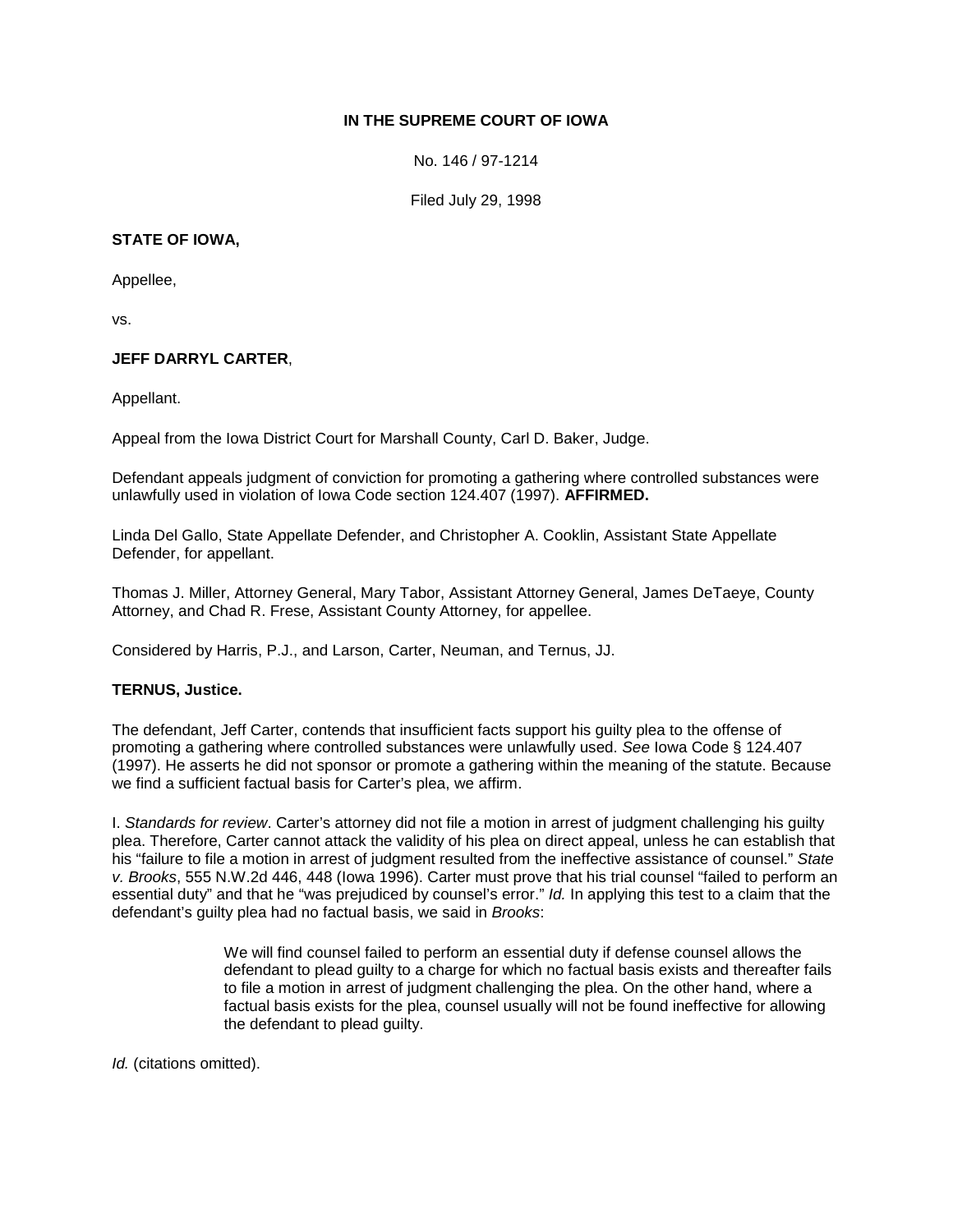The pivotal issue, then, is whether a factual basis exists for Carter's guilty plea to the charge of promoting a gathering. In deciding this issue, we consider the entire record before the district court, including any plea colloquy. *See id.* at 448-49.

II. *Elements of offense and factual basis shown.* Carter pled guilty to a violation of Iowa Code section 124.407:

> It is unlawful for any person to sponsor, promote, or aid, or assist in the sponsoring or promoting of a meeting, gathering, or assemblage with the knowledge or intent that a controlled substance be there distributed, used or possessed, in violation of this chapter.

The key elements of this crime as applied to Carter are (1) Carter sponsored, promoted or aided (2) a meeting, gathering or assemblage (3) with the knowledge or intent that a controlled substance be there distributed, used or possessed. Carter challenges the factual basis for the first two elements of this offense; he claims he did not sponsor, promote or aid a gathering within the legislature's intended meaning of these terms.

The record shows that Carter rented a hotel room on February 5, 1997. He was present there with two others. Carter admitted they had cocaine and he knew cocaine would be used in the room. The record also shows a person in another room observed a steady flow of people into Carter's room all night. These people would stay for a short while, five to ten minutes, and then leave. Finally, the record shows that more than twenty-seven grams of cocaine were seized from Carter's room. As we now discuss, we think these facts establish a factual basis for Carter's guilty plea to the crime of promoting a gathering.

III. *Factual showing of a gathering.* We first consider whether the event occurring at Carter's hotel room was a "meeting, gathering, or assemblage" within the meaning of the statute. Because the legislature has not defined these terms, we consider their ordinary usage and the context in which they appear. *See* Iowa Code § 4.1(38); *Lockhart v. Cedar Rapids Community Sch. Dist.*, 577 N.W.2d 845, 847 (Iowa 1998).

The word "meeting" is defined as "a gathering for business, social, or other purposes." *Webster's Third New International Dictionary* 1404 (unabr. ed. 1993). "Gathering" means "a coming together of people in a group." *Id.* at 940. The terms "assembly" and "meeting" are listed as synonyms. *See id.* A "group" is "a relatively small number of individuals assembled or standing together." *Id.* at 1004. "Assemblage" is defined as "a collection of individuals." *Id.* at 131. It also has the noun "assembly" listed as a synonym. *See id.* The word "assembly" does not appear to be limited to a small number of persons: "a company of persons collected together in one place usu. for some common purpose (as deliberation and legislation, worship, or entertainment)." *Id.* We think these definitions show that the legislature intended to encompass small groups of people as well as large congregations of people when it used the language "meeting, gathering, or assemblage."

Carter argues, however, that the statute is "aimed at preventing large drug gatherings." He observes that section 124.407 was enacted following the controversial 1970 rock festival that took place in Wadena, Iowa, at which drug usage was prevalent. *See* 1971 Iowa Acts ch. 148, § 407. Carter also points out that section 124.407 allows the authorities to obtain an injunction prohibiting such an assemblage:

> The district court shall grant an injunction barring a meeting, gathering, or assemblage if upon hearing the court finds that the sponsors or promoters of the meeting, gathering, or assemblage have not taken reasonable means to prevent the unlawful distribution, use or possession of a controlled substance. Further injunctive relief may be granted against all persons furnishing goods or services to such meeting, gathering, or assemblage.

He contends this remedy obviously envisions an advertised event and not a small, private gathering such as the one that occurred in his hotel room.